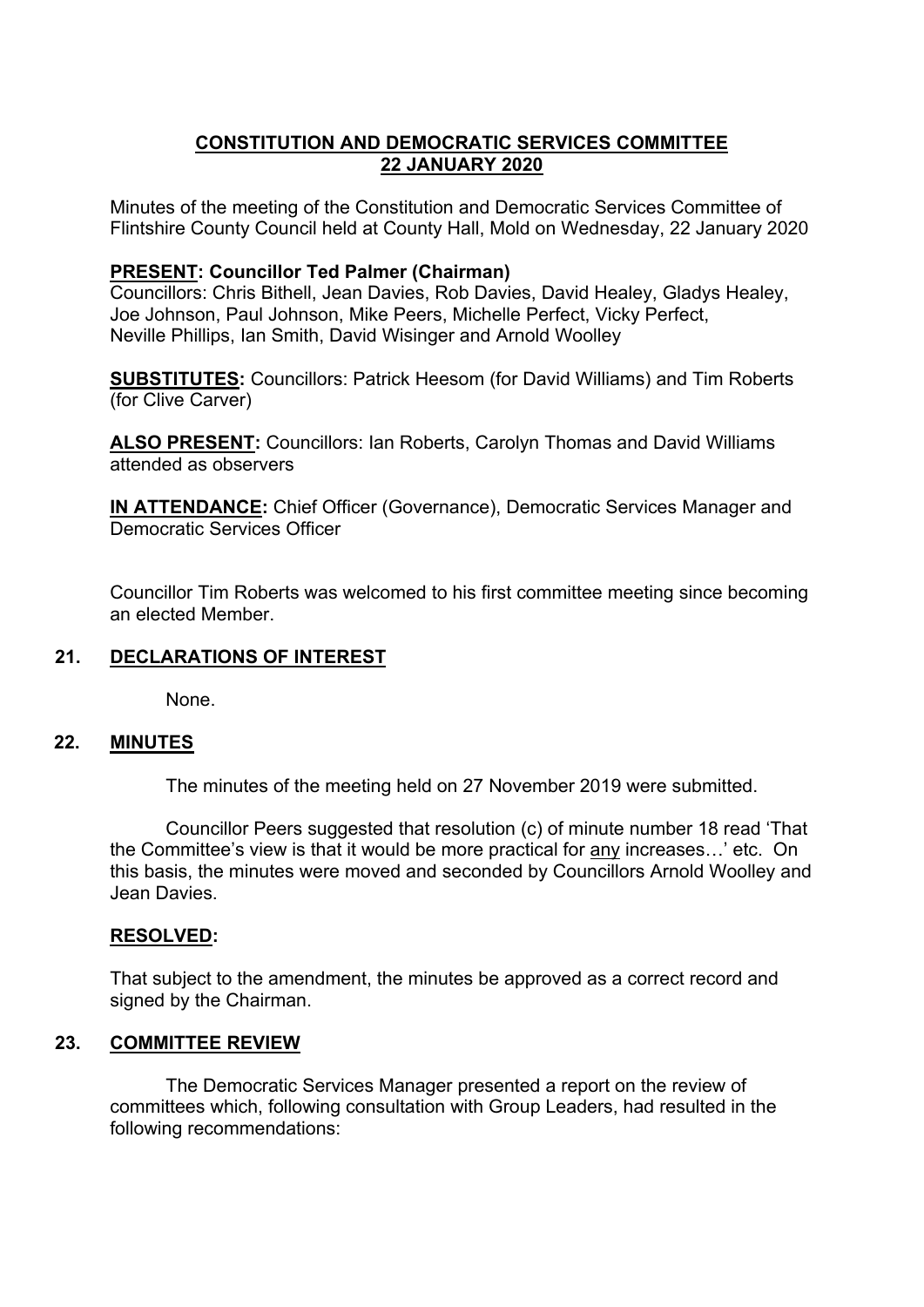- To reduce the number of Members on Overview & Scrutiny committees from 15 to 12 and to reduce the number of those committees from six to five by disaggregating the remit of the current Organisational Change Overview & Scrutiny Committee. Group Leaders had asked that four options for sharing the workload amongst the remaining five committees be put to all Members and co-optees.
- To reduce the number of Members on the Planning Committee from 21 (the legal maximum) to 17.
- To reduce the number of Members on the Constitution & Democratic Services Committee from 21 to 16 (not 18 as shown in the report).

All agreed changes would be recommended to Council on 27 February 2020 to take effect from the Annual Meeting.

Due to the low response rate and no clear preference, the Constitution & Democratic Services Committee was asked to select a preferred option from the four in the report.

The Chief Officer (Governance) explained that Group Leaders had recognised the need to improve attendance and participation at meetings, with fair representation of all political groups on the larger committees. Further points raised by Group Leaders had been acknowledged by the Leader who had agreed to reduce the number of Cabinet Members on the Planning Committee.

Copies of the current political balance arrangements were circulated, together with a revision showing the proposed changes excluding the three small committees from the calculation to ensure that the smaller political groups were not disadvantaged. The Chief Officer advised that, under the legislation, any Member voting against the political balance proposals at the Annual Meeting would result in a re-calculation to include the three small committees on which all political groups were currently represented.

Councillor Bithell welcomed the report which would help some political groups to fill their allocations on committees. On reducing the number of Overview & Scrutiny committees, he spoke in support of Option 4 with the theatre moving alongside education and leisure and the North Wales Fire & Rescue Authority (NWFRA) moving to Community & Enterprise.

Councillor Peers spoke in favour of Option 1 having received the highest number of votes from the consultation. He said that the theatre should remain with Corporate Resources and that Economic Development remain with Community & Enterprise, with Public Protection areas - including the NWFRA, Emergency Planning, etc - under Environment to reflect portfolio structures.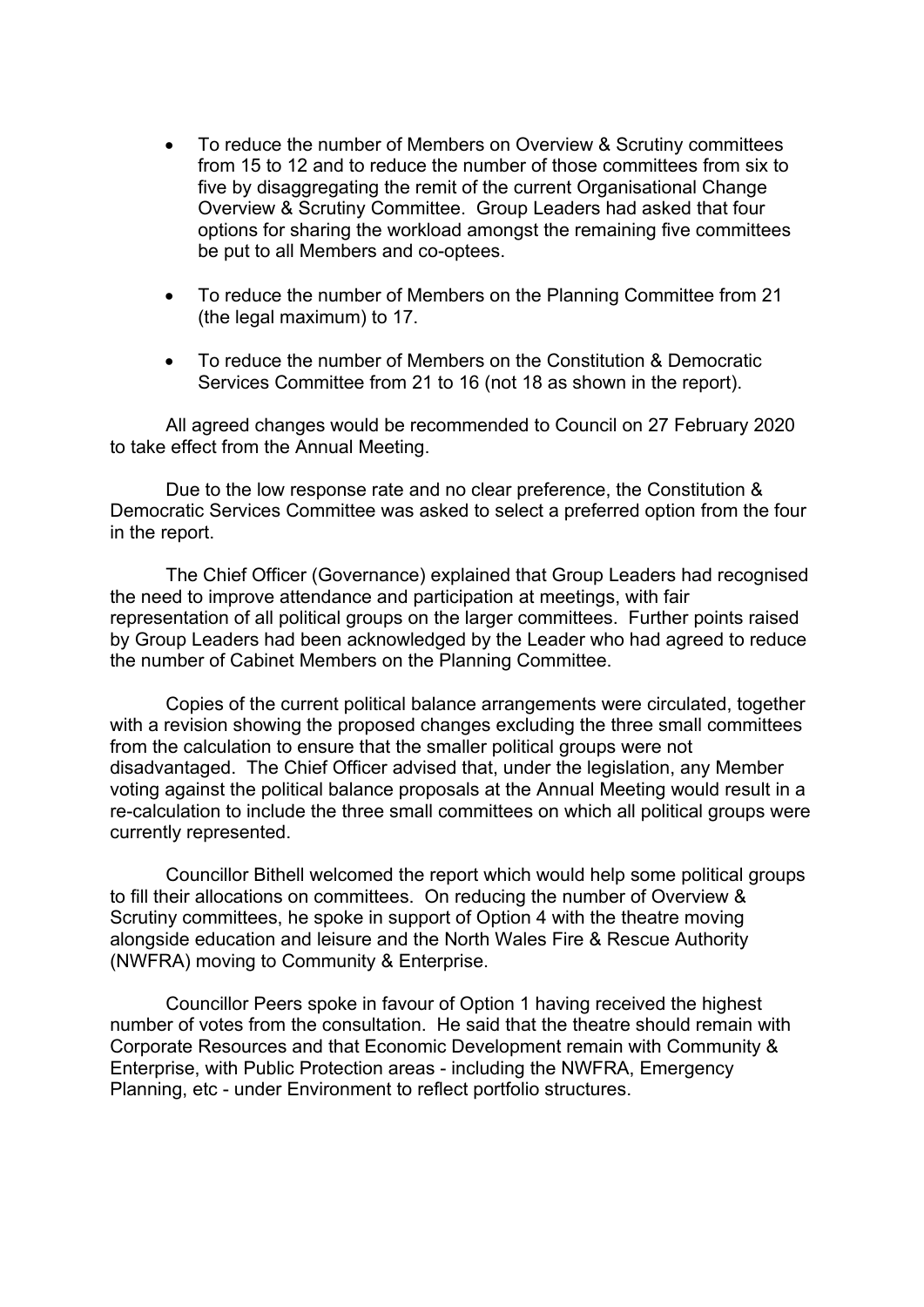In thanking officers for the report, Councillor Heesom spoke in support of Option 1 and the reduced membership, but suggested that the Corporate Resources and Environment Overview & Scrutiny Committees should retain 15 Members each on account of their extended remits.

Councillor Johnson also welcomed the review and the reduction in membership which could help increase participation. In response to comments, the Chief Officer commented on mechanisms to encourage Member engagement such as substitutions, joint committee meetings and Members attending to observe meetings which could provide an opportunity to contribute without voting.

As Chairman of the Education & Youth Overview & Scrutiny Committee, Councillor David Healey welcomed the inclusion of the theatre under its remit and was supported by Councillor Bithell.

Following the discussion, Councillor Peers proposed Option 3 which he felt covered the main points raised by Members with the caveat that Emergency Planning and Civil Contingencies be with Environment & Economy. This was seconded by Councillor Wisinger.

In referring his earlier concerns about membership numbers on specific committees, Councillor Heesom said that he would support the recommendation on the basis of officers' comments on use of substitution and Members' right to speak (and not vote) when observing committees. The Democratic Services Manager said that permission for observers to speak at committees was entirely at each Chair's discretion.

Councillor Johnson asked about voting on all four options to which the Chief Officer provided advice on the procedure. On being put to the vote, Option 3 was carried.

The second recommendation in the report was moved and seconded by Councillors David Healey and Neville Phillips.

### **RESOLVED:**

- (a) That the Committee recommends to Council:
	- that the number of Overview & Scrutiny Committees be reduced from six to five from the Annual Meeting and,
	- a preferred option for the disaggregation of the current Organisational Change Overview & Scrutiny Committee's responsibilities to the five remaining Overview & Scrutiny committees, based on the four set out in the appendix.
- (b) That the Committee recommends to Council the reduction in Members on the five Overview & Scrutiny committees, the Planning Committee and the Constitution & Democratic Services Committee, which will take effect from the Annual Meeting.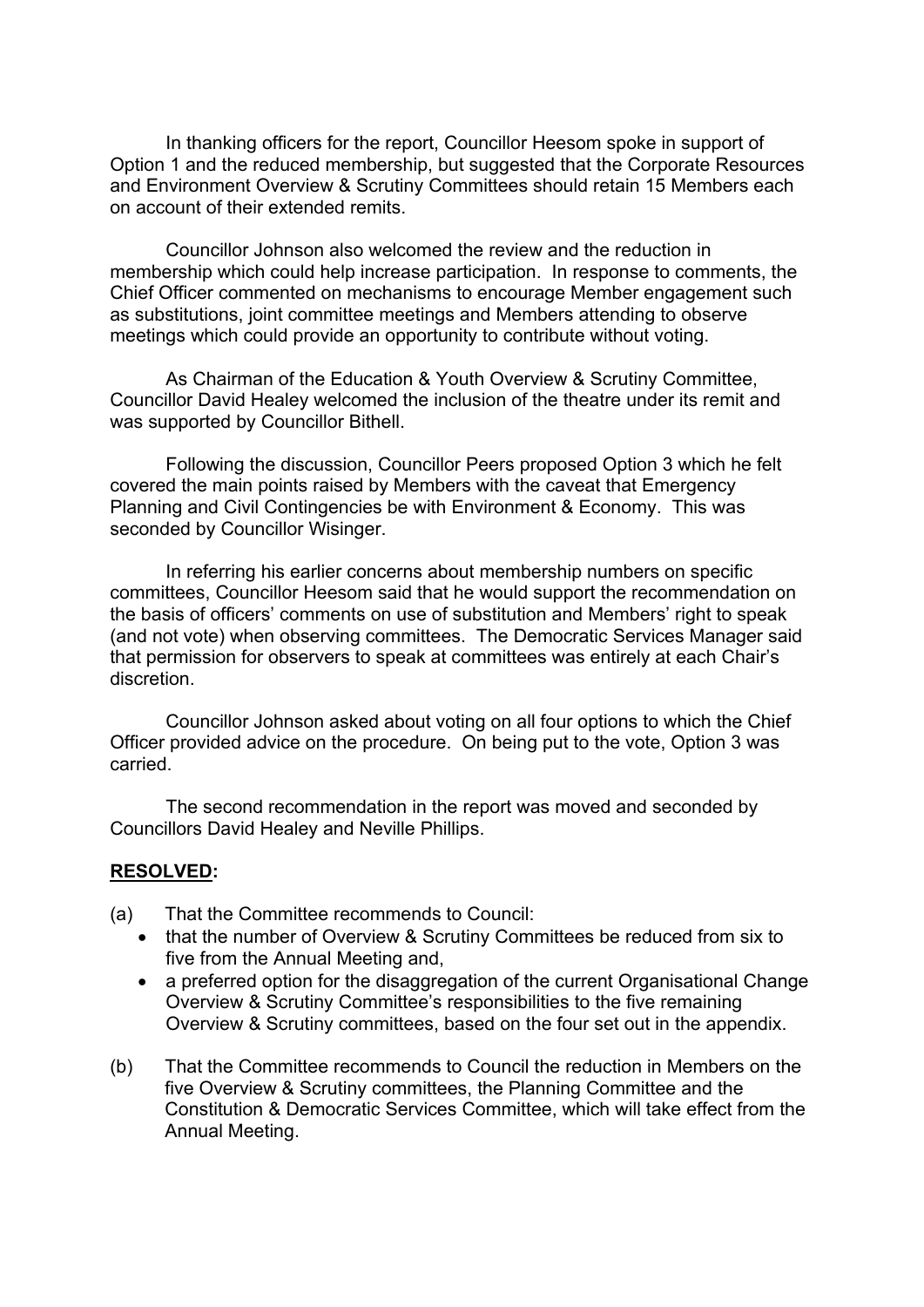### **24. MEMBER DEVELOPMENT AND ENGAGEMENT**

The Democratic Services Manager presented the latest progress report on Member Development and Engagement events which had been held since the last update in October. As an update on future events, all Members had been invited to a Climate Change workshop on the morning of 25 February or an evening session on 5 March 2020. Further workshops would be arranged on the Capital Programme, Council Plan, Domestic Violence and Social Value. Members were encouraged to put forward suggestions for training and development on other topics.

Councillor David Healey proposed a workshop on Section 106 obligations and Strategic Industrial Locations (SILS) to provide clarity to Members on developer contributions. This was seconded by Councillor Bithell. Councillors Heesom and Peers spoke in favour of the workshop, with the latter suggesting more focus on preapplication planning work such as consultation with Highways.

Councillor Peers commended the recent workshop on County Lines but expressed concerns at the low attendance given the importance of this topic. He asked that Councillor David Healey consider sharing the presentation slides with the Education and Youth Overview & Scrutiny Committee and also circulate to Secondary School Head Teachers.

Councillor Healey, who had also attended the workshop, welcomed the opportunity to raise awareness and requested that the item be scheduled on the Forward Work Programme.

Councillor Johnson suggested recording training sessions to benefit Members who were unable to attend. The Democratic Services Manager advised that the County Lines workshop would be repeated on a number of occasions and that all Members would be invited. On Councillor Smith's suggestion for an evening session, he would make enquiries of North Wales Police who were responsible for delivering the workshop.

Councillor Roberts, who was present in the public gallery, highlighted County Lines as a major concern across all communities, with pupils permanently excluded from schools at risk. He asked that the report considered at the recent Public Services Board meeting be anonymised and shared with Members to highlight that this was an issue affecting everyone.

Councillor Jones, who was also present, commended the numerous training sessions on County Lines which had been well attended and said that further slots could be requested via Fiona Mocko. She said that a link on the training session was available from Fiona to share with Members.

Councillor Bithell cited County Lines/child sexual exploitation as a widespread issue spreading from cities to towns and villages.